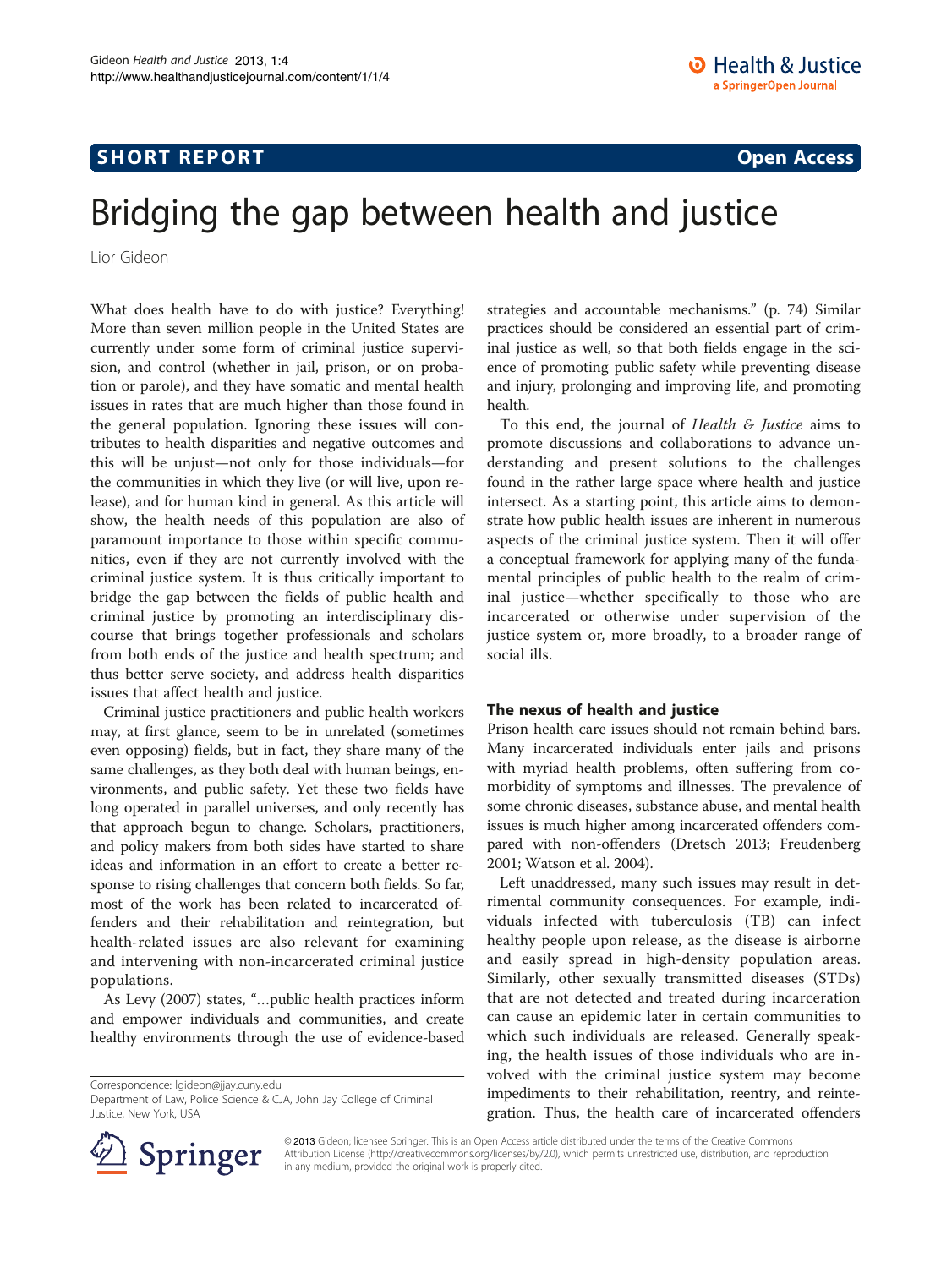ought to be at the top of the agenda, not just for the sake of the prisoners themselves, but because untreated problems can easily affect a large number of people, and even entire communities.

Identifying the medical and psychological needs of incarcerated offenders while they are imprisoned is of great importance. For many offenders, their incarceration period provides a good starting point for addressing their unmet needs and risk factors, as well as their risk to the community. By addressing and solving the immediate health problems of incarcerated offenders, a greater good is achieved. When individuals who, upon release, are healthier than when they were sentenced and hold more positive attitudes toward personal health, the wider community benefits (Watson et al. [2004\)](#page-8-0).

In addition, the prevalence of contagious diseases such as HIV and hepatitis is much higher among incarcerated offenders compared with those in the community at large. If this disparity is not addressed, Macalino et al. ([2004](#page-8-0)) reports that:

…concerns exist that jails and prisons could serve as reservoirs that could amplify transmission of infectious diseases in the wider community as inmates who become infected behind bars are released. Such reservoirs would be formed by the high prevalence of infections such as HIV, hepatitis B virus (HBV), and hepatitis C virus (HCV) among inmates, particularly those with a history of injection drug use (p. 1218).

A recent report by the federal Office of Justice Programs reveals that at the end of 2010, state and federal prisons held 20,093 inmates who had HIV or AIDS, which reflects a rate of 146 per 10,000 inmates (Maruschak [2012\)](#page-8-0). These rates are significantly higher compared with the rates in the general population and can be attributed to injection drug use, unprotected sexual activity, and other risky behavior that is prevalent among incarcerated offenders. In addition to these bleak statistics, another unknown number of people are contracting the disease while incarcerated because many inmates are not diagnosed upon admission, and thus the threat to communities is increasing even more (Koulierakis et al. [2000](#page-8-0); Macalino et al. [2004\)](#page-8-0).

Further, the nexus of mental illness, delinquency, and criminal behavior is much documented. Following the deinstitutionalization movement of the 1950s and 1960s, many facilities for the mentally ill reduced the number of beds available, shifting the responsibility for the care of those with mental illnesses, some of which pose a danger to society, to the criminal justice system, in particular to corrections (Gideon [2013\)](#page-8-0). Such an increase in mentally ill individuals behind bars demands a high level of professionalism within jails and prisons, and also

among members of law enforcement and those responsible for sentencing. Some even argue that modern prisons have become the "new asylum" (Arngo [2002](#page-7-0); Fagan and Ax [2011](#page-7-0)). It is likely no coincidence that Noonan [\(2010](#page-8-0)) reports that the number of deaths in local jails has increased each year. Examining national mortality data from jails across the United States between 2000 and 2007, Noonan found that death from illness, including AIDS, accounted for more than half (53%) of all deaths in local jails. Noonan further found that heart disease was another leading cause among deaths in local jails (42%), with suicides the leading cause of unnatural death. This last cause of death strongly relates to mental illness. Further, the report shows that more than half of all jail deaths occur within the first month following admission.

#### Sentencing and health concerns

Many of the chronic illnesses among adults in the general population are shared by those behind bars. Young et al. [\(2009\)](#page-8-0), state that criminal offenders are among the unhealthiest people on most measures of physical and mental illnesses. Their life expectancy is low, and they are more vulnerable to all chronic and acute health conditions (Binswanger et al. [2007](#page-7-0)). Thus, they have a desperate need for quality care. Freudenberg ([2001](#page-8-0)) found that individuals entering jails and prisons are more likely to suffer from a chronic medical condition, substance abuse, or mental illness than members of the general population. Watson and his colleagues ([2004](#page-8-0)) argue that the nature of most health problems experienced by prisoners indicates a link between the health problems that "…prisoners bring with them to prison and those from which they are at risk" (p. 122). This is mainly due to the fact that health issues are lower on the priority list for many of those incarcerated. Specifically, previous risky behavior and long histories of dire hygiene, combined with a disadvantaged environment and later prison environment, all correlate with health deficiencies. Dretsch ([2013](#page-7-0)) argues that about 40% of all federal inmates, local jail inmates, and state inmates have at least one documented chronic illness (also see Wilper et al. [2009](#page-8-0)). Further, a study conducted in the United Kingdom found that male prisoners tend to consult doctors about three times more often than a demographically equivalent community population, and consult health care workers 77 times more, compared with men in the larger community; this is also true for incarcerated female offenders, who consult with prison doctors about three times more than females in the community do, and with health-care workers about 59 times more frequently (Marshall et al. [2001](#page-8-0)).

Consequently, an important part of the presentencing report and consequent sentencing should include a detailed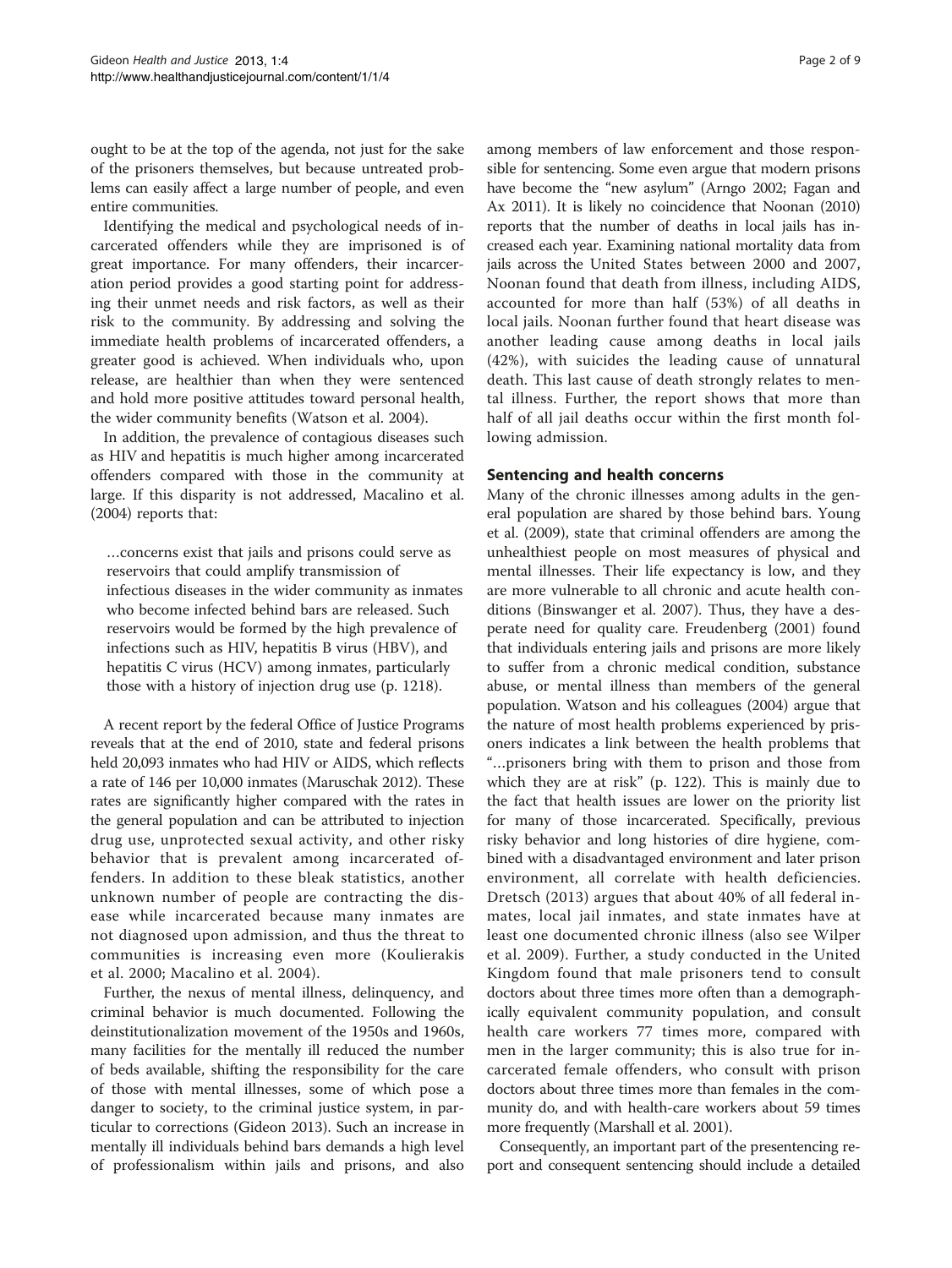evaluation of the defendant's physical and mental health. Such information will enable a more effective sentencing while maintaining the best interest of the community and the individual. In that regard, it is also vital to acknowledge that preexisting health conditions are often linked to other physical and mental conditions. One example is substance abuse and mental health problems; likewise, intravenous methods of self-administration of substances may increase the risk of contracting HIV or hepatitis B or C.

On another level, sentencing should take into consideration the potential harm of the actual punishment and its consequences not just for the defendant, but also for those others affected by the sentence, including the defendant's family and the community at large. For instance, sentencing a young, nonviolent offender to incarceration could do more harm than good, with detrimental effects on the individual, his close family, and the community. This effect is compounded if he is suffering from substance abuse and/or mental health problems.

# Intake and screening

A formal assessment of risk should identify those events and exposures that may be harmful to individuals and social environments—both the prison or jail and the community at large. Specifically, the intake process should identify those risk factors that may later have a devastating impact on public health and community safety. Community agencies and public health professionals can use historical data and trends of the effect of mass incarceration, for example, to estimate the risk offenders may pose to their home community upon release, taking into consideration the high rates of substance abuse, mental illness, STDs, and HIV/AIDS in a given population. Yet systematic management of risk should not be limited to individual offenders; instead, it should be expanded to include the examination of facilities and communities. Overcrowded prisons are a breeding ground for diseases transmitted through air, food, and water (Schneider [2011\)](#page-8-0).

Assessing risk and needs at intake is also important if we want to reduce the potential harm to communities and general society. According to Levy ([2007](#page-8-0)), risky behaviors "are, and will continue to be, a part of society" (p. 75) and thus must be identified at early stages, so as to prevent greater harm. For example, young adults who enter jails are at a much higher risk for contracting STDs, as they often engage in risky behavior and unprotected sex with multiple partners and tend to use illegal substances (Centers for Disease Control and Prevention [CDC], [2011](#page-7-0)); however, few jails offer any screening for common STDs such as Chlamydia trachomatis and Neisseria gonorrhoeae infections. Untreated, these diseases can lead to much greater health conditions, including increased risk of contracting HIV infection (Wasserheit [1992](#page-8-0)).

Health screening at admission to a correctional facility and as a routine part of correctional primary care both protects the facility's population and staff and delivers appropriate prevention to otherwise underserved individuals (Lee et al. [2007](#page-8-0)). In addition, health screening at admission has the ability to further contribute to public safety, because individual inmates are assessed for illnesses and their risk of infecting others upon release. Consequently, it is of great importance to use the period of incarceration "to impact public health using evidencebased screening of high-risk individuals who do not otherwise have access to routine preventive care" (Lee et al. [2007,](#page-8-0) p. 249). Lee and his colleagues further argue that "effective screening in jails and prisons is generally a cost-effective approach to improving population health."

Thus, the aim of intake assessment at early stages of the criminal justice process, and in particular before sentencing and incarceration, is to identify those risk factors or diseases that can be treated by providing targeted interventions. This is in addition to identifying mental health problems as well as static and dynamic factors that may affect future criminality. Accurate detection of disease during the early stages of admission can meaningfully change the course of disease and reduce the risk of infection and transmission to criminal justice practitioners and the community, and thus will make early screening meaningful (Lee et al. [2007](#page-8-0)). Early screening and assessment of needs and risks is also of great importance for the reduction of mortality incidents associated with criminal justice agencies and actions. Adequate screening for depression, substance and alcohol abuse and withdrawal from them, and suicidal tendencies will help minimize these leading causes of mortality among incarcerated individuals (Lee et al. [2007](#page-8-0)). From this point, assessing risks and devising ways to properly target them can improve decision making and policy (Pickett and Hanlon [1990](#page-8-0)).

# Rehabilitation, reentry, and reintegration: health impediments

Reentry and reintegration can be stressful to those released from incarceration. The challenges of obtain housing, secure employment and gain access to health care are essential to successful reintegration. According to Levy ([2007](#page-8-0)), reintegration after release from incarceration poses the ultimate challenge to an individual's health care: "Exprisoners with previous histories of mental illness or drug dependence present particular risks of early death—either from drug overdose, suicide, or violence" (p. 83; also see Binswanger et al. [2007;](#page-7-0) Drucker [2011\)](#page-7-0). Although incarcerated inmates do receive medical attention during their period of incarceration—some will argue that incarcerated individuals receive better medical treatment than the one available to them in their communities—not all health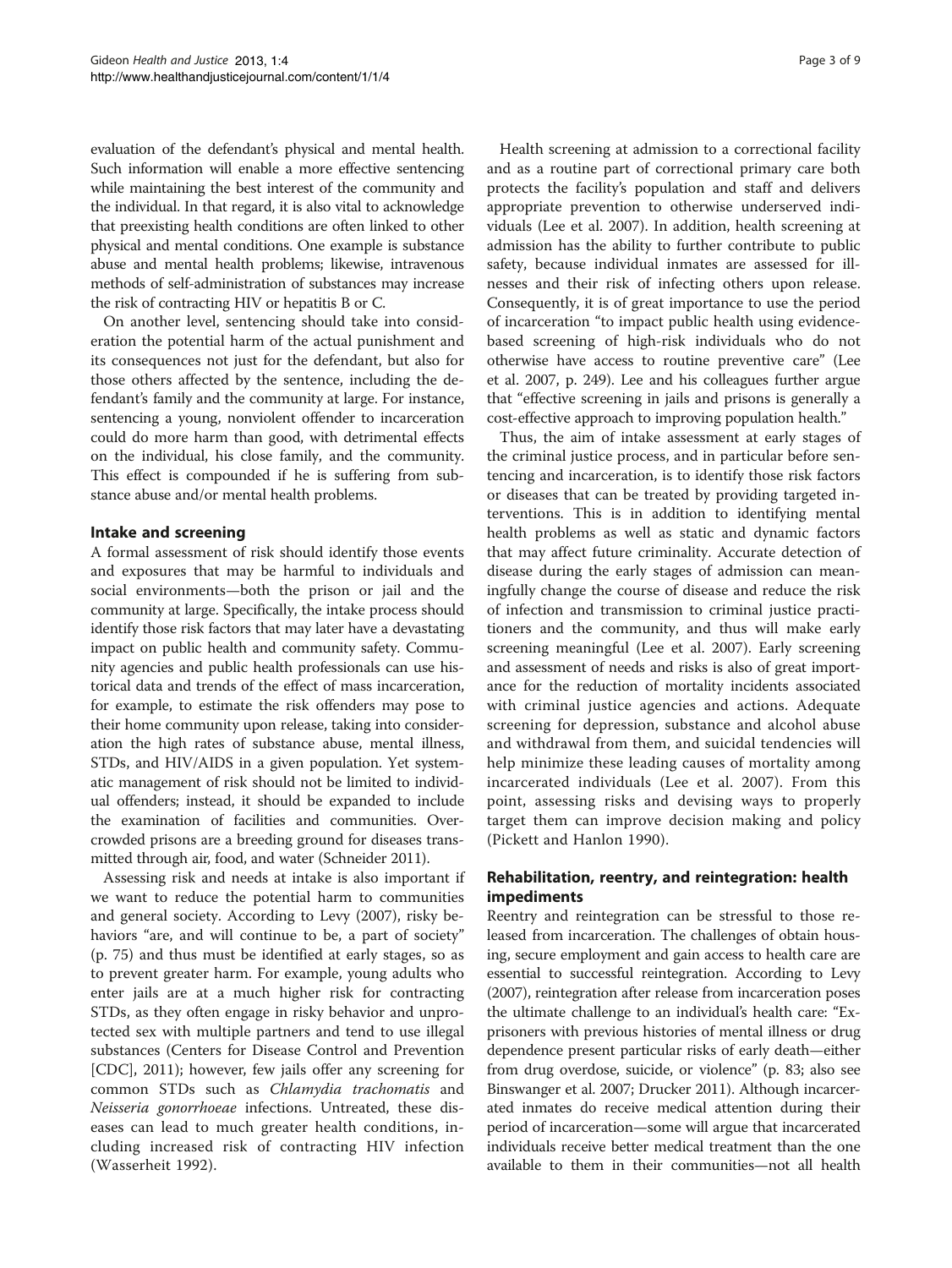conditions can be addressed during incarceration, and even when addressed, the follow-up after release is unknown. Leaving health conditions untreated has a harmful effect on individuals' ability to positively and meaningfully engage and complete rehabilitation programs that prepare them for reentry and reintegration. Health conditions such as STDs, as discussed earlier, may have devastating consequences when they spread to correctional staff and members of outside communities. Many such diseases are highly infectious, but adequate treatment can reduce the risk of infection, control the spread, and at times even provide a cure. This is the case for infections such as chlamydia and gonorrhea. More deadly infectious diseases such as TB and HCV can also be controlled, in the process improving an individual's life while reducing greater harm. When such diseases are controlled, individuals have better chances of complying with substance abuse intervention, educational training, and other attempts at rehabilitation and preparation for reentry. Correctly diagnosed health conditions are crucial for the transition from incarceration to the community, and should be included in the paperwork and discharge planning that takes place before the inmate is released. This step is critical to reintegration, as many released offenders do not follow recommended treatment for a host of reasons, most of which relate to the social and cultural environment into which they are released. As such, untreated health issues impede the released offender from finding and obtaining employment and consequently from becoming fully engaged in the community. Moreover, untreated infectious diseases can spread to other members of the community, creating an epidemic.

## Discharge planning and continuum of care

With high rates of highly infectious diseases such as HIV/AIDS, TB, HCV, and other sexually transmitted diseases, as well as mental illness, prison populations can pose a threat to public health when offenders are released without adequate planning. Indeed, discharge planning should be a top priority in the battle to maintain public health and safety.

Discharge plans provide the critical link between prison-based intervention and the transition from incarceration to the community. As noted by Gideon and Sung [\(2011\)](#page-8-0), the primary goal of a discharge plan is to link the incarcerated individuals with appropriate health and human service providers in the community. In that regard, discharge planning is an essential effort that directs soon-to-be-released inmates in the right direction so they will be able to receive the help and care they need, before they recidivate. In that regard, Gideon and Sung state that "…the entire rehabilitation, reentry, and reintegration process should be coordinated with the community to promote collaborative efforts that will

ensure a continuum of care during the reentry process for the purpose of successful reintegration" (p. 404), and in order to contain potential health risks and promote safety.

In fact, the health field provides a good model for discharge planning, where it is common practice—for instance, when someone is released from hospitalization. In this context, a discharge plan—which health practitioners refer to as secondary or tertiary prevention, after the primary prevention provided by direct medical treatment—maintains the goals of promoting health and maximizing quality of life for those harmed by a disease. According to Drucker ([2011](#page-7-0)), in the context of incarceration, this practice of discharge planning constitutes the "tertiary prevention" of potential epidemics by simply minimizing the suffering and disability of the formerly incarcerated. It also has the ability to reduce mortality among this vulnerable criminal justice population while improving quality of life. In the following section of this article, the importance of this stage is further examined by applying the "chain of infection" model to better understand how a public health approach to criminal justice can greatly advance the field.

# A public health approach to criminal justice

Public health focuses on prevention, the occurrence of diseases, and the general promotion of health and safety. In that regard, public health takes a more proactive approach compared with medicine, and also compared with the traditional criminal justice system, which tends to be highly reactive. Through the basic scientific method of epidemiology—which Merrill [\(2013](#page-8-0)) defines as "…the study of distribution and determination of health-related states or events in human population and the application of this study to the prevention and control of health problems" (p. 2)—public health workers can identify and control the risk of infection of a potential plague. A similar approach can be applied to criminal justice research and policy: researchers are called to investigate and identify the causes of "social ills" that affect public safety and health. By looking at criminal justice through the lens of public health, researchers can better evaluate the effectiveness of current practices and how they reduce criminality, mass incarceration, and the devastating effects that follow them.

Through the use of systematic observation data and other vital statistics, researchers can not only identify the cause of a social problem but also devise an evidencebased practice to successfully target that problem, as was done in London during the nineteenth century to identify and target the cholera epidemic (Snow [1855](#page-8-0)). Yet criminal justice scholars and criminologists are not concerned with epidemics caused by a specific pathogen, such as the one Dr. Snow identified as cholera. Instead, they are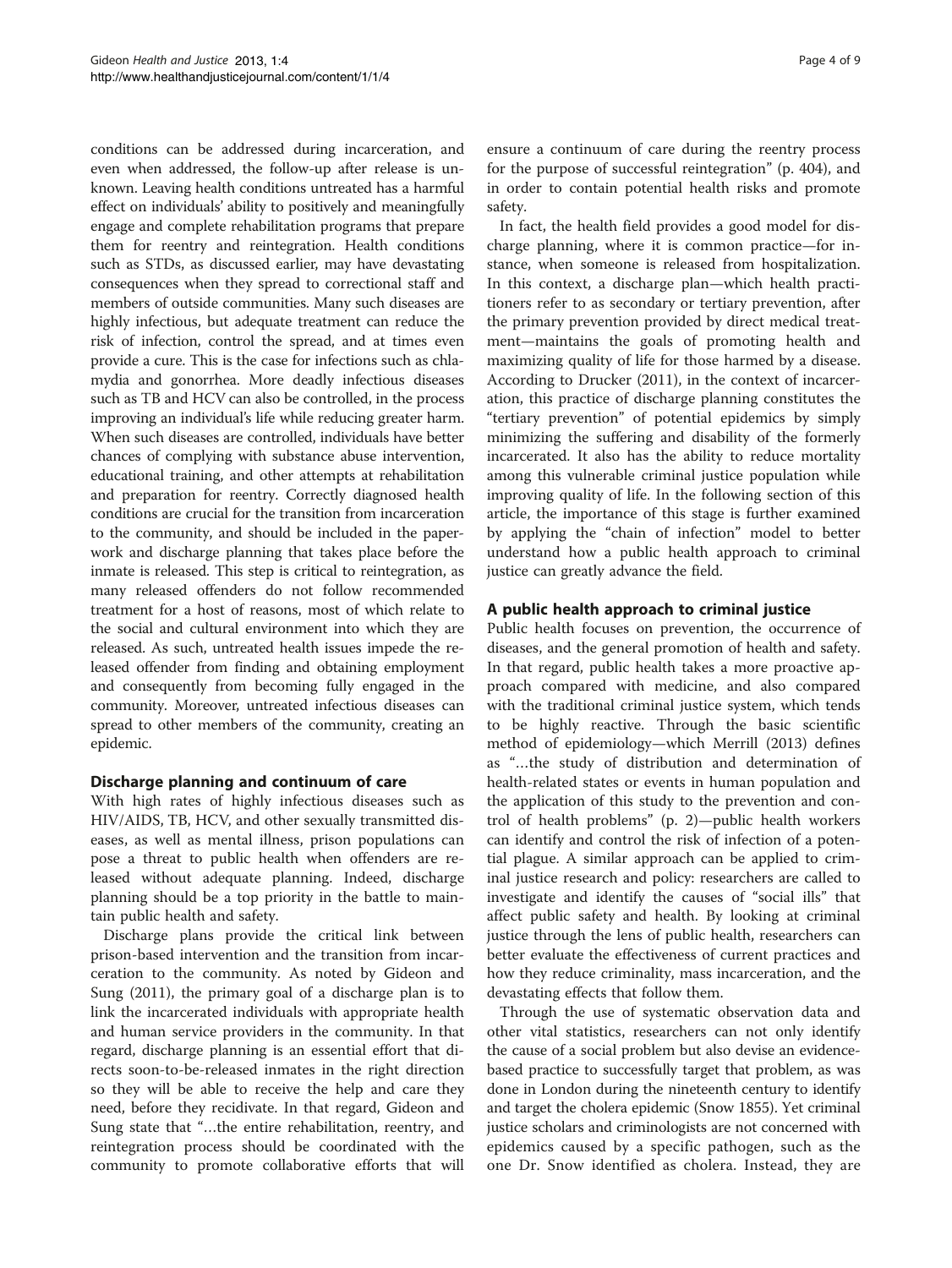concerned with both literal illnesses and more metaphorical ills—that is, other types of epidemics, ones that may have an equally devastating effect on entire communities and societies, as illustrated by Drucker ([2011](#page-7-0)). To borrow health terminology, many offenders in the criminal justice system suffer from real pathogens (TB, HCV, etc.) as well as what could be called social pathogens (poverty, social decay, etc.)—a complex variety of comorbidity.

Using a public health approach, the first stage of properly addressing health issues within the criminal justice population is to define the prevalence of health problems that such individuals experience. Next, it is important to identify the risk factors associated with such health issues. The following stage should be to acknowledge that those individuals will return to their communities after release, and from there examine and develop an appropriate community-based intervention that will minimize the severity of their illnesses, while reducing the odds of reoccurrence and magnitude of the symptoms (secondary prevention), and at the same time prevent these health issues from spreading to the larger community. The process cannot be completed without properly monitoring such interventions, where assessment and evaluation are needed not just to examine the outcomes, but for further identification of elements that may have been overlooked in the process. It is at the point of reentry and reintegration that tertiary prevention is needed to improve the quality of life of those who went through the criminal justice system, while minimizing the potential damage to both individuals and communities (as discussed by Drucker [2011](#page-7-0); also see Mauer and Chesney-Lind [2002\)](#page-8-0). In order to illustrate the importance and relevance of such an approach, the following paragraphs demonstrate the prevalence of some health-related issues and concerns among the incarcerated population.

## Prevalence of traumatic brain injury

Many incarcerated individuals are living with Traumatic Brain injury related problems that complicate their management and treatment while in jail or prison. A report by the CDC [\(2007b\)](#page-7-0) indicates that the prevalence of traumatic brain injuries (TBI) among criminal justice population is significantly higher than that found in the general population. Studies conducted between 1998 and 2006 found that the prevalence of traumatic brain injuries in the jail and prison population ranges between 25% and 87% (Morrell et al. [1998;](#page-8-0) Schofield et al. [2006](#page-8-0); Slaughter et al. [2003](#page-8-0)). In a more recent study conducted in the U.K., Williams et al. ([2010](#page-8-0)) found that adults with TBI were on average younger at entry into custodial systems compared with those who did not suffer such injuries, and the same population reported higher rates of

recidivism, as measured by repeated offending. Additionally, Williams and his colleagues also found that those who suffered from TBI reported longer incarceration time in the previous five years. Aside from the clear association with criminal behavior, TBI is known to affect cognitive behavior, impede thinking and speech, and, in the most severe cases, permanent disability, which may later affect chances of finding employment and thus successful reintegration. This clearly explains the high rates of recidivism documented by Williams and his colleagues.

# Prevalence of blood-borne and sexually transmitted diseases

Blood-borne and sexually transmitted infectious diseases (syphilis, chlamydia, gonorrhea, hepatitis, and HIV/AIDS) are known to be much more prevalent among criminal justice clients than in the general population (Macalino et al. [2004;](#page-8-0) Maruschak [2012\)](#page-8-0). In a recent report published by the CDC ([2011\)](#page-7-0), two highly infectious sexually transmitted diseases were examined for prevalence and detection in 12 large jails in the United States. The report shows that adults entering jails have much higher prevalence of both chlamydia and gonorrhea; in particular, chlamydia infection among female jail inmates has been higher than that observed in the general population. Yet many correctional institutions do not perform screening for STDs, and when screening is performed, it is not clear how many inmates actually receive treatment (Macalino et al. [2004;](#page-8-0) Maruschak [2012;](#page-8-0) CDC [2007b\)](#page-7-0). The potential dangerous effect of such ignorance and neglect may result in a situation in which, according to the CDC report, in "…both men and women, untreated infection can promote both the acquisition and transmission of HIV" (p. 3).

As noted earlier in this article, a recent report by the Bureau of Justice Statistics, state and federal prisons held 20,093 inmates diagnosed with HIV or AIDS. Although the rate of HIV/AIDS, one of the more deadly infectious diseases in recent years, has been declining among federal and state prison populations (Maruschak [2012](#page-8-0)), public health and community safety concerns are still valid, as many of those infected will be released back to their communities. In fact, the BJS report numbers are not accurate, as HIV/AIDS testing on entering inmates is not mandatory, and screening is not regularly performed (Drucker [2011\)](#page-7-0). As a result, there are uncounted numbers who are infected with the virus but are most likely not aware of it, and thus pose even greater risk to their families and home communities upon return.

As for the hepatitis C virus (HCV), its prevalence among the incarcerated is between 10 to 25 times higher than in the general population. According to Dretsch ([2013\)](#page-7-0), it is estimated that anywhere between 15% and 40% of inmates incarcerated in U.S. jails and prisons are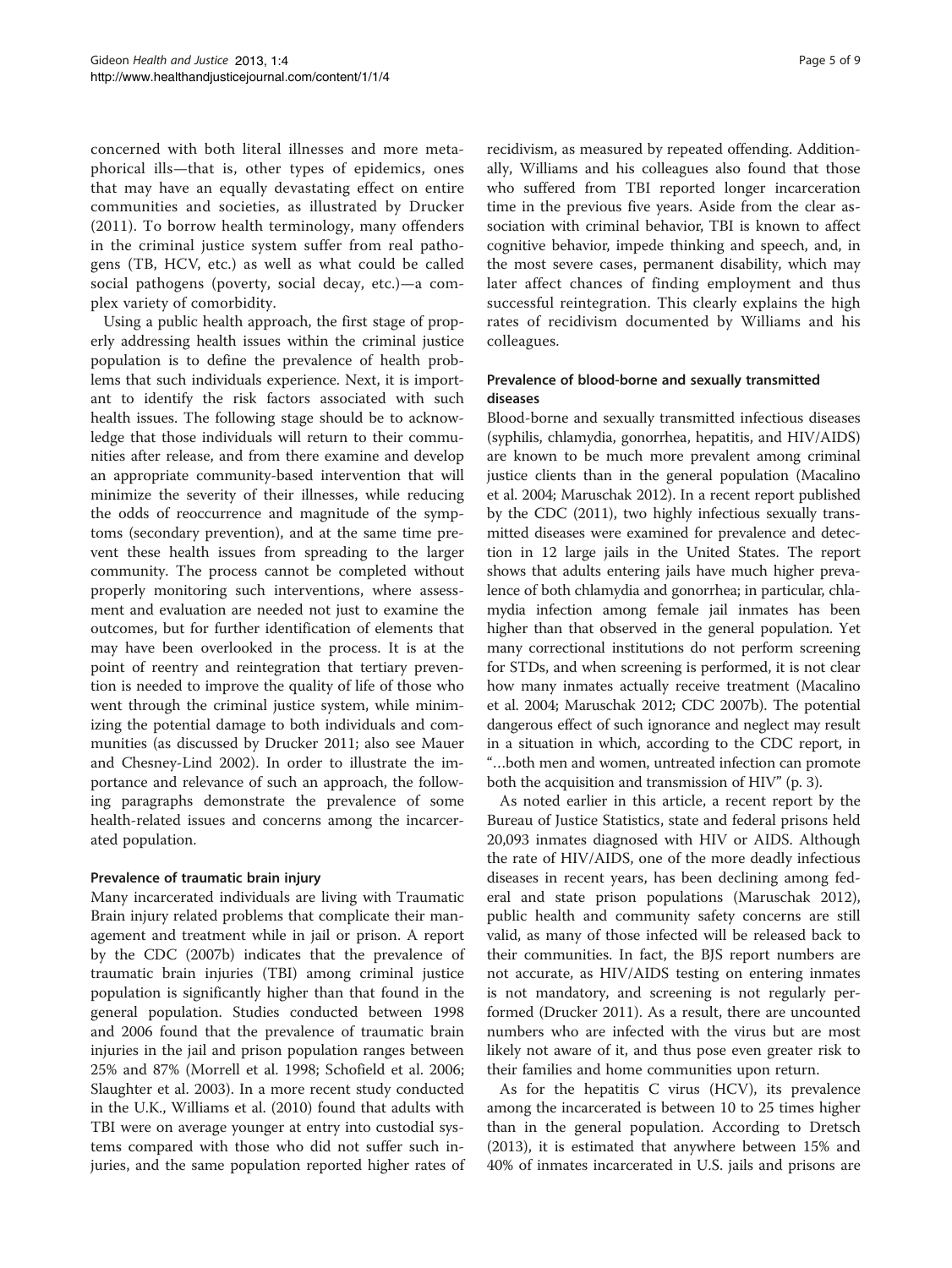infected with the virus, "…despite the fact that the rate of infection among the general population is only 1.6%" (p. 121). Consequently, mortality rates tend to be higher in the criminal justice population as well.

#### Mortality rates

According to a report by the Bureau of Justice Statistics documented a 22% increase in the number of deaths in local jails between 2000 and 2007 (Noonan [2010\)](#page-8-0). The leading cause of death is suicide (29%), followed by heart disease (22%), intoxication (7%), and HIV/AIDS, which accounts for 5% of deaths in local jails. Noonan stated that more than 50 different medical conditions were reported by local jail administrators as the causes of death among jail inmates. In a later study, Noonan ([2012](#page-8-0)) documented a decrease in the number of deaths in both jails and state facilities, with 4,150 documented deaths in 2010. In that year, the six leading causes of inmates' death were cancer, heart disease (increased in rate since 2009), liver disease, respiratory disease, HIV/AIDS, and suicide, which remained about the same through the years—about 30% (Noonan [2012](#page-8-0)). Mortality rate are was also found to be higher among former inmates. Specifically, Binswanger and her colleagues ([2007\)](#page-7-0), who examined and compared mortality rates among released inmates from the Washington State Department of Corrections, found that the risk of death among those released from incarceration is 3.5 times higher than that of non-previously incarcerated residents of the same age, gender and race.

Mortality rates are also higher among untreated substance abusers that are released from incarceration without any meaningful treatment. For example, Binswanger and her colleagues ([2007\)](#page-7-0) examining a cohort of inmates released found that during the first two weeks after release the risk of death among former inmates was 12.7 times higher compared with other state residents, "… with a markedly elevated relative risk of death from drug overdose…" (p.157). In a later study, Drucker ([2011](#page-7-0)) confirms such result arguing that death often comes as a result of overdose, usually within the first few weeks after release (Drucker [2011](#page-7-0)). Precise rates of drug overdoses are hard to come by, as they are not specifically tracked by the CDC, but Paulozzi et al. [\(2006\)](#page-8-0) propose that CDC reports on poisonings can reflect the truth, as often, such incidents are the result of nonmedical use of various substances, some of which are illegal, consumed by individuals with histories of drug abuse. According to a 2007 CDC report, the death rate by poison in the general population rose by almost 80% between 1999 and 2005, with some states reporting higher increases (CDC [2007a\)](#page-7-0).

#### Health concerns beyond incarceration

So far, this article has discussed, for the most part, how public health issues overlap with incarcerated offenders.

But this is not the only part of the criminal justice system with special health concerns. Consider, for instance, how the last couple of decades have introduced us to new types of crimes, terrorism, and natural disasters (the most recent being Hurricane Sandy in the New York tristate area in fall 2012). Bioterrorism is now a welldocumented phenomenon. Incidents such as the anthrax attack of 2001, the Aum Shinrikyo cult sarin gas attack, and the salmonellosis outbreak in 1984 in Oregon are just few examples out of many more where health and justice collaborations are called into action. Law enforcement and other arms of the criminal justice system often are the first to respond to such incidents, and it is important that they are prepared to deal with such situations where public health is at risk. The presence of hazardous materials should be taken into consideration. An unfortunate proof of this came from the collapse of the World Trade Center towers in New York City during the 9/11 terror attack; many first responders were exposed to toxins and asbestos, which later caused lung cancer and other terminal illnesses. In a cohort study that followed 3,700 first responders working at the site, now known as Ground Zero, Webber et al. ([2009](#page-8-0)) found that three years after the initial exposure, about 40% continue to suffer some respiratory symptoms (e.g., dyspnea, wheezing, rhinosinusitis), as well as gastroesophageal reflux disease (GERD). In similar scenarios, it's important to remember that exposure to toxins or pathogens can affect not only those directly affected by the attack or natural disaster, but also many others who simply approach the scene to offer help and find family members. This is a concern not just for the health professionals but also for those first responders and criminal justice representatives who must isolate the area and minimize the damage. These are issues that need to be explored further.

## The epidemiological model

This paper has shown how public health concerns should not be ignored inside prisons and jails, or among other criminal justice professionals and first responders, and it has laid out a few specific suggestions for applying the ideals of public health in a criminal justice setting. But for health and justice practitioners to work together and conduct research in the long run, it is also necessary to have a broad theoretical framework with which to approach major issues in the field.

One of the most basic and important scientific tools of public health is the epidemiology, and the epidemiological model (Figure [1\)](#page-6-0), which is used to identify infectious diseases and control their spread. Applying the vocabulary and concepts of epidemics to the criminal justice sphere, will create a more leveled ground upon which health and justice scholars and practitioners can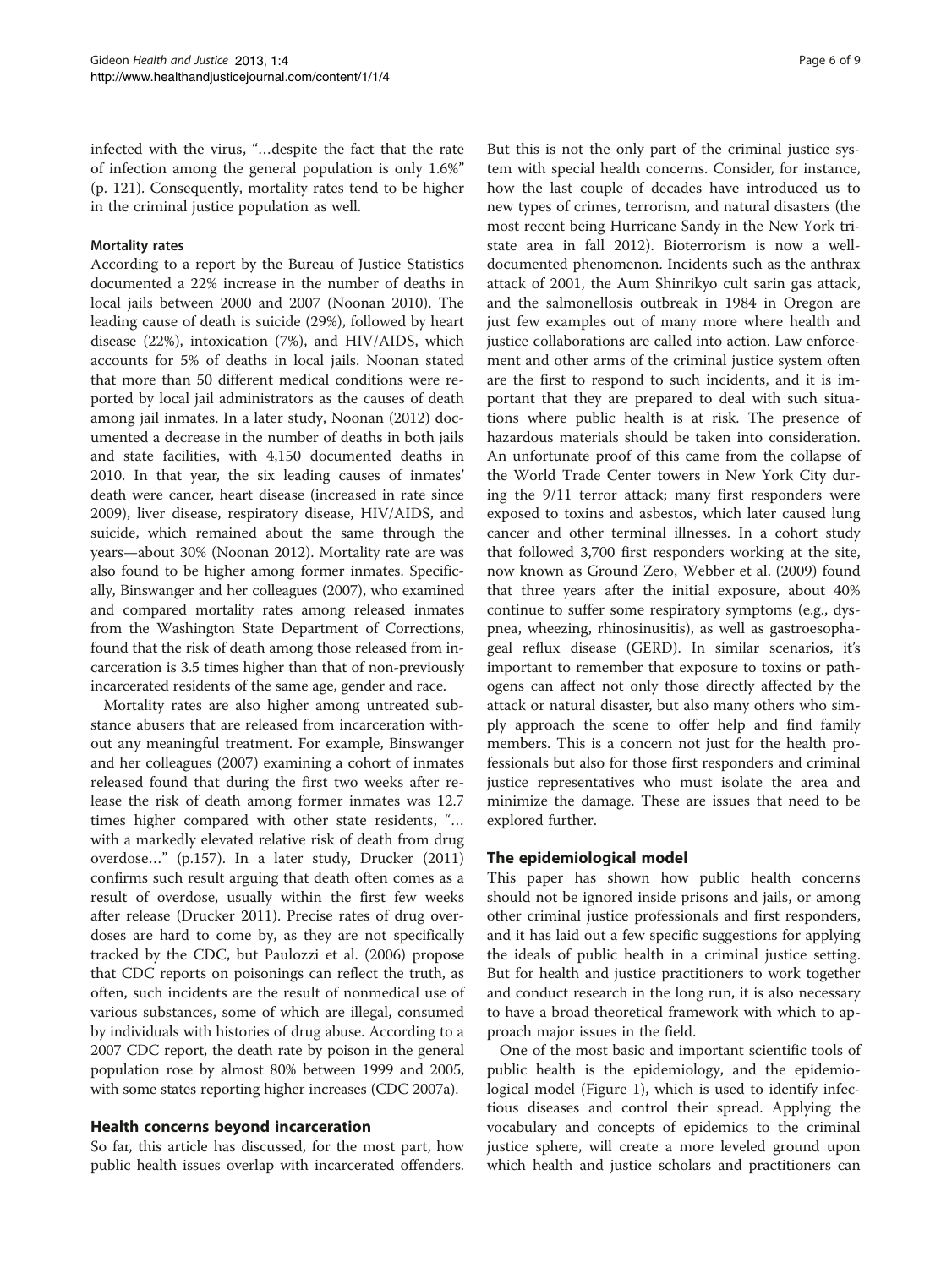<span id="page-6-0"></span>

better collaborate to devise new studies, propose solutions and advance policies.

The first stage in preventing an epidemic is to identify the pathogen, which may take various forms. In the context of the criminal justice system, the pathogen is not always an STD or a virus such as HCV or HIV/AIDS. If we consider health problems more metaphorically, the pathogen can also be substance abuse or mental health issues, even though these are not infectious in the most literal sense.

Identifying the pathogen should be done during the intake and screening stage, when an offender enters the criminal justice system. This is an important part of any criminal justice function, and in particular when dealing with the offender population. As established earlier in this article, this population is characterized by significantly worse health than the non-offender population, with higher rates of infectious diseases, some of which are terminal. Controlling such individuals and their health issues should be the system's highest priority, with assessment at the point they enter and throughout their involvement in the system, until their release back in to the larger population.

The next stage is to look at the reservoir, the place where the pathogen lives and multiplies. In the criminal justice system, jails and prisons are the most obvious reservoir: In their confines, many air-, food-, and bloodborne pathogens can cause fatal infectious diseases such as HCV, HIV/AIDS, STD and TB. It is thus critical to prevent people from unnecessarily being placed into this reservoir. For instance, whenever possible, young, firsttime offenders should be diverted from the system with the aim of preventing them from unnecessary exposure to the harmful pathogens found in prisons. Criminal justice agencies must collaborate with health professionals and various agencies in the community to identify those individuals who can benefit from nonincarcerative sentences, and thus prevent them from

being placed in the reservoir (that is, prison) where they may contract the pathogen.

After this, one looks at the method of transmission—that is how our identified pathogen travels from one reservoir to another or, differently put, from one community to another. Stopping the spread of a pathogen at this stage requires intervention with practical advice, services, and monitoring. In the context of incarcerated offenders, as proposed earlier in this article, it is essential to devise an appropriate discharge plan for each individual and then create transition programs from the criminal justice setting to the community, where follow-up and adequate intervention and treatment are available.

As for the *susceptible host*, where the pathogen may land if it is not adequately controlled, that is easily identified using the descriptive observations found in the science of public health (i.e. epidemiology). The incarcerated population is mainly young, less educated men from poor, deprived minority communities. It is no surprise that upon their release, former prisoners return to the same communities (see Petersilia [2001;](#page-8-0) Travis [2005](#page-8-0)), and by doing so, they cause collateral damage to their communities of origin (Clear [2007](#page-7-0)). Such a pattern, as documented by the Urban Institute (La Vigne et al. [2003](#page-8-0)), causes what Gideon ([2010\)](#page-8-0) calls a "desertification process," which makes those communities more susceptible to health issues that were untreated during incarceration. One need only take into consideration the high rates of teenage and unmarried pregnancies in such communities, the lack of quality medical care, and the often poor environmental hygiene (Schneider [2011\)](#page-8-0) to better understand how infected individuals returning home pose a great risk upon reintegration. When pathogens (health issues) in jails and prisons go untreated, the chain of epidemic is unbroken, and these host communities then become a larger reservoir, in which the identified pathogens can often spread just as well as within the walls of prisons. And if the cycle continues unbroken too long, the pathogens can spread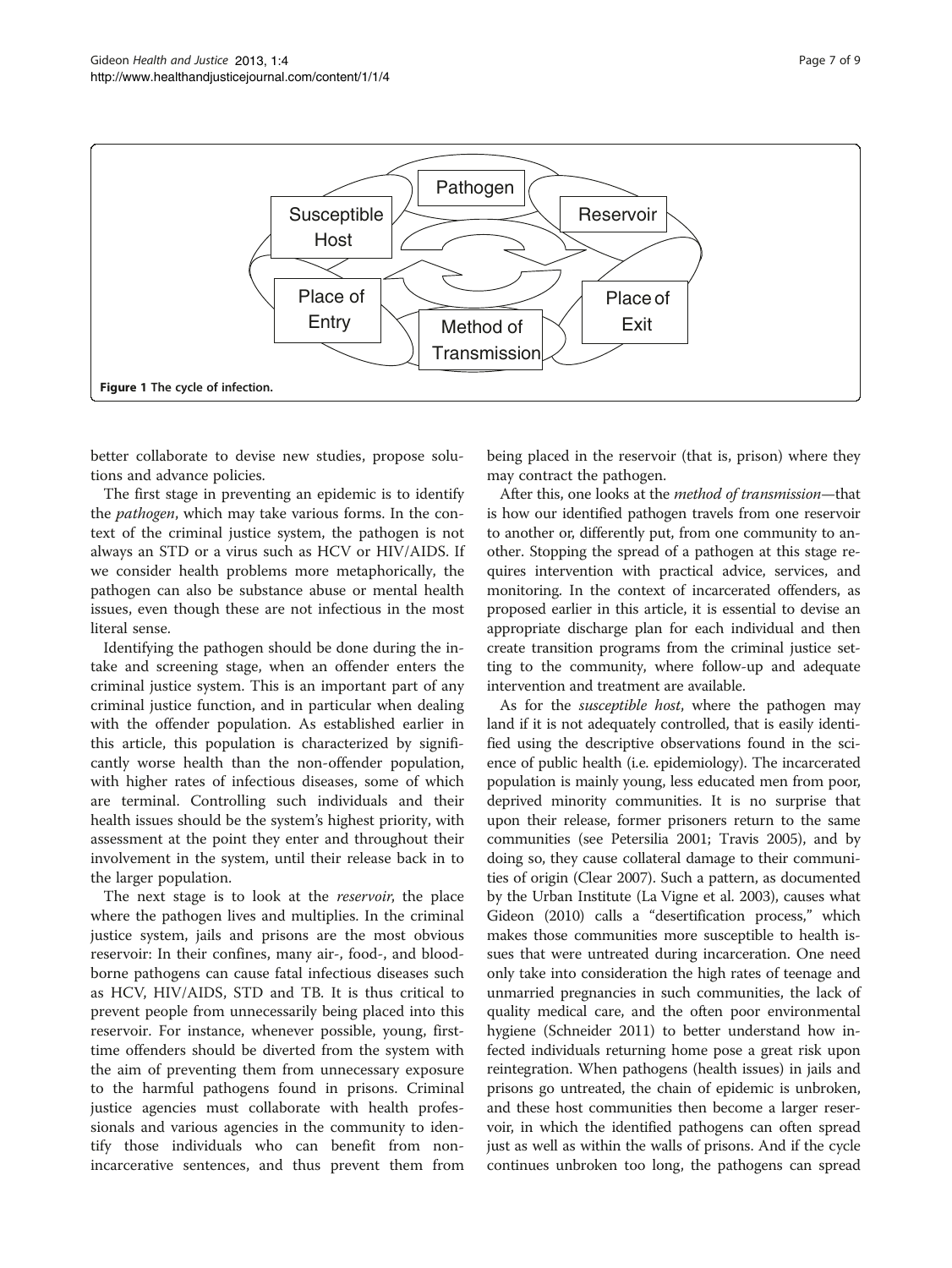<span id="page-7-0"></span>beyond prisons and disadvantaged communities and into larger portions of the population, possibly producing a major epidemic.

From the above, it is crucial that criminal justice professionals, in collaboration with health practitioners and community organizations, address the challenges faced by the justice-involved population—that is, those most likely to be incarcerated, according to demographic risk and devise strategies to reduce that risk and minimize the damage for both individuals and communities. By targeting and disabling these larger habitats where potential harmful pathogens breed (which is to say, by alleviating poverty and increasing education, as well as treating specific health problems), the risk to public health and safety can be decreased.

To apply this model of the chain of infection, and to break the cycle while promoting public health and safety, studies should aim to answer the basic questions of who, where, when, and how by examining patterns of infection, recidivism, and criminal justice–related mortality. It is also important to take environmental factors—both physical and social, such as poverty, exposure to toxins, condensed and decayed urban areas, high rates of out of wedlock births, and the like—into consideration. The cycle witnessed by the criminal justice population is complex. But by following this fairly straightforward pattern, we will at least be able to minimize and prevent potential collateral damage to communities and future generations.

## Conclusion

We need a thorough research agenda that will enable us to examine best practices of diagnosis, treatment, and prevention of those ailments that relate to crime and health. The time has come for more resources to be allocated for such goals to be achieved. By doing so, not only will we be dealing with our offenders in a more humane manner, but our communities will enjoy healthier and safer environments, while we do justice to those who are most vulnerable in our society.

The sword and scale of Lady Justice should not be just for sentencing. Justice will be served when the best interests of both the offender and the community are served, when balance is restored and health and justice become a higher moral calling, one that we must pursue and maintain. Applying public health and epidemiological knowledge to the research and understanding of many criminal justice issues is a valid and necessary approach. By the same token, public health can benefit greatly from examining criminal justice policies and practices and the manner in which they affect health and communities.

The balance between justice and community safety is intimately connected with the health of those incarcerated,

and thus it becomes an essential issue in considering the impact of incarceration on larger public health, of both individuals and communities (Levy [2007\)](#page-8-0). According to Beauchamp (1976), "public health should be a way of doing justice, a way of asserting the value and priority of all human life" (p. 8), regardless of what one did to merit incarceration. Health care for criminal justice population should be considered a fundamental right, an essential component of social justice (Schneider [2011\)](#page-8-0). According to Pickett [\(1989](#page-8-0)), "…public health, unlike virtually all other important social efforts, is dependent on its ability to obtain the participation of other agencies to solve its problems" (p. 399). It is with these insights that Health  $\mathcal E$ Justice strives to bring together the different sectors that deal with the well-being of individuals and communities to promote health, safety, and justice through research and discussion. Successful health and justice policies should involve all those who are interested in bettering our communities.

Health and justice are not that different from each other; they are two sides of the same coin, sharing a mutual aim of providing public safety. It is thus imperative that the two disciplines collaborate and learn from each other, not just in matters that pertain to the incarcerated population, but at all levels, with one aim in mind: promoting the health and safety of our communities. This is justice, and we should do everything in our power to restore and maintain it.

#### Acknowledgement

The author would like to thank Zora O'Neill for her insightful editorial comments.

Received: 7 June 2013 Accepted: 10 June 2013 Published: 18 Nov 2013

#### References

- Arngo, B. (2002). Transcarceration: a constructive ethnology of mentally ill offenders. The Prison Journal, 81(2), 162–186.
- Beauchamp, DE. (1976). Public health as social justice. Inquiry, 13, 1–14.
- Binswanger, IA, Stern, MF, Deyo, RA, Heagerty, PJ, Cheadle, A, Elmore, JG, & Koepsell, TD. (2007). Release from prison: a high risk of death for former inmates. The New England Journal of Medicine, 356(2), 157–165.
- Centers for Disease Control and Prevention. (2007a). Unintentional poisoning deaths—United States 1999–2004. Morbidity and Mortality Weekly Report, 56(5), 93–96.
- Centers for Disease Control and Prevention. (2007b). Traumatic brain injury in prisons and jails: an unrecognized problem. Retrieved December 25, 2012, from [http://www.cdc.gov/traumaticbraininjury/pdf/prisoner\\_TBI\\_Prof-a.pdf.](http://www.cdc.gov/traumaticbraininjury/pdf/prisoner_TBI_Prof-a.pdf)
- Centers for Disease Control and Prevention. (2011). Evaluation of large jail STD screening programs, 2008–2009. Retrieved January 6, 2013, from [http://www.](http://www.cdc.gov/std/publications/JailScreening2011.pdf) [cdc.gov/std/publications/JailScreening2011.pdf](http://www.cdc.gov/std/publications/JailScreening2011.pdf).
- Clear, TR. (2007). Imprisoning communities: how mass incarceration makes disadvantaged neighborhoods worse. New York, NY: Oxford University Press.
- Dretsch, EC. (2013). Chronically ill inmates. In L Gideon (Ed.), Special needs offenders in correctional institutions (pp. 117–154). Thousand Oaks, CA: Sage.
- Drucker, E. (2011). A plague of prisons: the epidemiology of mass incarceration. New York, NY: The New Press.
- Fagan, TJ, & Ax, RK (Eds.). (2011). Correctional mental health. Thousand Oaks, CA: Sage.